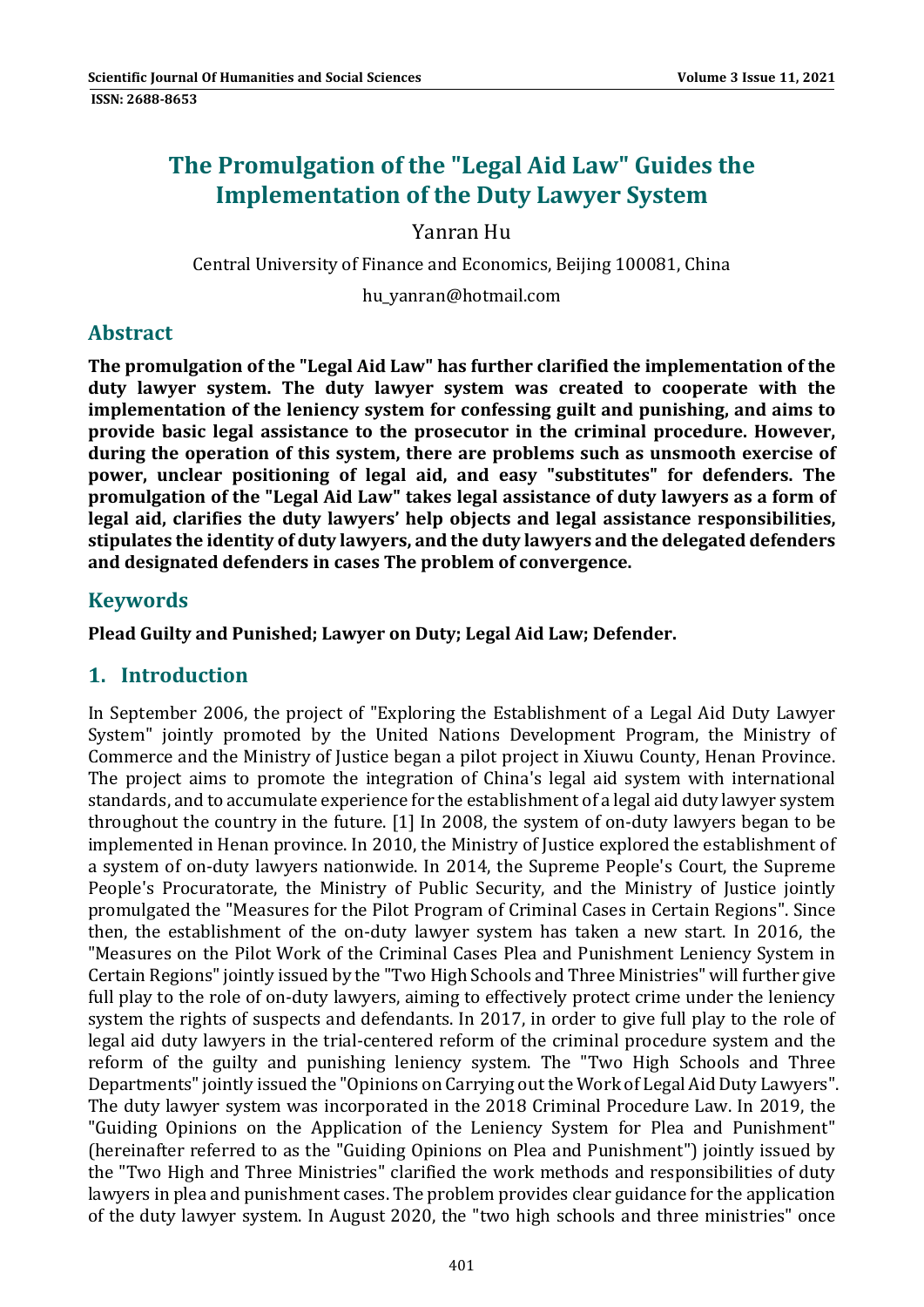again jointly promulgated the "Legal Aid Duty Lawyer Work Measures" (hereinafter referred to as the "Duty Lawyer Work Measures") to further refine the work of duty lawyers in providing general legal assistance and in pleading guilty and punishing cases. The content of the duties that should be performed for legal assistance. The Legal Aid Law of the Thirteenth National People's Congress Standing Committee promulgated in 2021 and implemented in 2022 adopted the legal aid of on-duty lawyers as one of the forms of legal aid services, and the conditions for termination of legal aid are stipulated. The above documents provide a mechanism guarantee for the application of the duty lawyer system.

## **2. Major Changes in the Duty Lawyer System**

When the duty lawyer system was first implemented, it was to guarantee the voluntariness of criminal suspects and defendants in applying the leniency system for confessing guilt and punishing, clarify the law for the prosecutor, provide suggestions on procedural choices, provide opinions on the handling of the case, and be able to meet with them. The prosecutor also consulted the case file, making the job design of the duty lawyer and the defensive function of the appointed defender in legal aid somewhat unclear. Due to the fact that the duty lawyer is not a defender but performs some defensive legal assistance acts, coupled with the quick and simple handling of confessions and punishment cases, the role design of duty lawyers has not received sufficient attention in judicial practice, leading to the development of duty lawyers' work difficulty. In confession and punishment cases, when suspects and defendants who have entrusted their own defenders sign the confession of guilt and punishment, the judiciary may find a lawyer on duty as a witness for convenience. The promulgation of the "Legal Aid Law" explained the above controversial issues more clearly, determined the nature of legal assistance for duty lawyers, tried to alleviate the difficulties in the work of duty lawyers, and made it clear that there is no longer a functional conflict between the duty lawyers and the entrusted defenders. 

#### **2.1. Use Legal Assistance for Duty Lawyers as a form of Legal Aid**

The provisions on the duty lawyer system are in the Criminal Procedure Law, the "Guiding Opinions on Pleading Guilty and Punishment" and the Regulations on the Duty Lawyer's Work Law also focus on their legal assistance responsibilities and protecting the rights of on-duty lawyers. There is no clear definition of the position of the duty lawyer system in the legal aid system and its relationship with the defense lawyer appointed in legal aid. Article 22 of the "Legal Aid Law" regards the legal assistance of on-duty lawyers as one of the forms of legal assistance services provided by legal aid personnel in accordance with the law. Parallel to it are criminal defense and agency. Clarifying that the legal assistance of on-duty lawyers, as a type of legal aid service, plays an important role in ensuring the better application of the system of plead guilty and punishing leniency and the implementation of the concept of full coverage of criminal defense. 

## **2.2. Difficulties in the Work of Duty Lawyers Get Attention**

In 2020, the cases that applied the leniency system in the review and prosecution cases handled by China accounted for 86.8% of the number of cases concluded in the review and prosecution cases in the same period.[2] Based on this, it can be understood that the focus of the work of on-duty lawyers is mostly concentrated on criminal suspects and defendants who have no defenders in confession and punishment cases. The balance of prosecution and defense under negotiated justice required in cases of confession and punishment is the symmetry of information.[3] But in practice, this may become the biggest trouble for duty lawyers in handling guilty plea cases.[4] Because the case-handling agency does not fully understand the duty lawyer system, it believes that the duty lawyer system is mainly reflected in the value of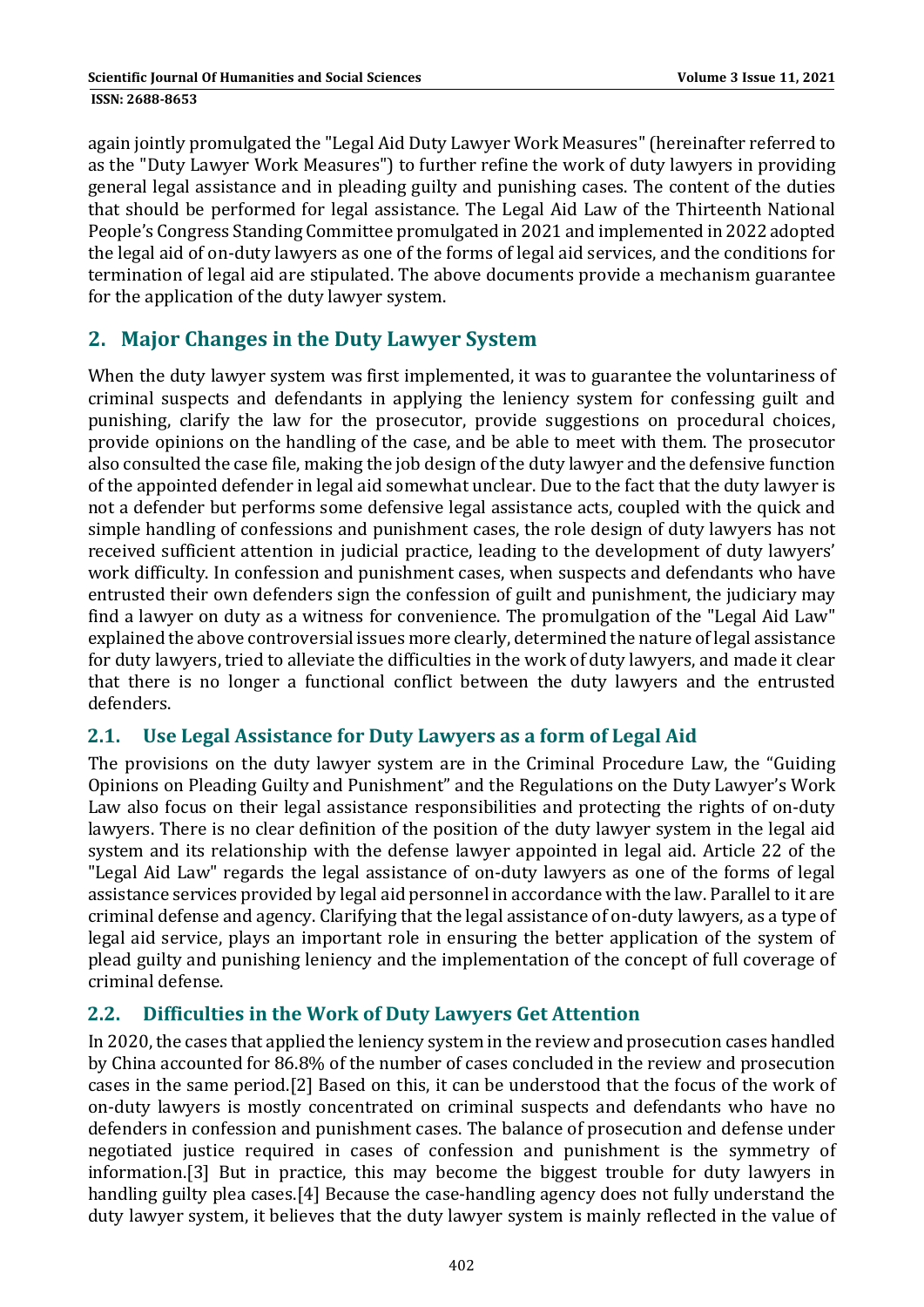efficiency.[5] The on-duty lawyer meeting with criminal suspects and consulting case files may be hindered by the case-handling agency. Under such ideologically-led conditions, some casehandling agencies do not want the duty lawyers to request rights such as file review and interviews, and they rarely respond to the opinions put forward by the duty lawyers, but they require the duty lawyers to be present to witness, the prosecutors and criminal suspects. After completing the sentencing negotiation, the on-duty lawyer was notified to be there to witness, and there was also a tendency to "witness-like" functional performance. [6] Even at the beginning of the application of the duty lawyer system, it is difficult to obtain basic office conditions. For example, in order to solve this problem, Guangdong Province issued Article 4 of the "Implementation Opinions on Carrying out Legal Aid Duty Lawyers" Provide a workplace for duty lawyers to carry out their work, equipped with necessary office facilities such as desks, chairs, telephones, and computers." At this stage, it has repeatedly emphasized the protection of the right to meet with on-duty lawyers and review the files. Article 37 of the Legal Aid Law stipulates that "the people's court, the people's procuratorate, and the public security organs shall ensure that duty lawyers provide legal assistance in accordance with the law, and inform criminal suspects and defendants who do not have a defender that they have the right to meet with duty lawyers and act as duty lawyers in accordance with the law. Facilitate understanding of the situation of the case, review of files, interviews, etc." If you want to change the job status of the on-duty lawyer, you should change the awareness of the case-handling personnel as the center. 

#### **2.3. The Attorney on Duty Will Witness the Signing of the Confession and Punishing Recognizance Letter on Behalf of the Defender Will be Improved**

Article 31 of the Guiding Opinions of Guilty and Punishment stipulates that "the statement of recognizance shall include the criminal suspect's truthful confession of the crime, consent to sentencing recommendations, application of procedures, etc., and shall be signed by the criminal suspect, defender or attorney on duty." The "or" here means "or". The inconsistency of judicial application has led to the appearance of the lawyer on duty to sign a confession on behalf of the defender. In practice, some criminal suspects have entrusted a defender, but when signing the confession letter of confession, the defender may not be able to be present at any time, and the judicial authority asked the lawyer on duty to witness it. In order to solve this problem, on December 1, 2021, the Supreme People's Procuratorate issued Article 7 of the Opinions on the Implementation of Article 28 on the Deliberation Opinions of the Standing Committee of the Thirteenth National People's Congress on the People's Procuratorate's Application of the Plea and Punishment Leniency System It is stipulated that "when the criminal suspect has a defender when signing a confirmation letter in a confession and punishment case, the defender shall be present to witness the confirmation. It is strictly forbidden to bypass the defender and arrange for a lawyer on duty to witness the confirmation." The "28 Implementation Opinions" has clearly stipulated that it is strictly forbidden to bypass the defender. The lawyer on duty will do the work for the defender, but this provision still fails to improve the problem. And if the defender therefore proposes that the confession of guilt and confession is invalid, some defendants will insist that they have pleaded guilty and punished in order to obtain the leniency of the confession and punishment. At this time, it is meaningless for the defender to continue to assert that the confession and confession is invalid; it may be changed if it is valid by default. With some defense strategies, if the defendant lacks the willingness to "repent" when signing the confession letter, he may face more severe charges than when he pleaded not guilty or punished.

Article 48 of the "Legal Aid Law" on the above issues clearly stipulates that if the recipient appoints a lawyer or other agent on his own, the legal aid agency shall make a decision to terminate the legal aid; and the legal aid personnel discover that the aid is received If a person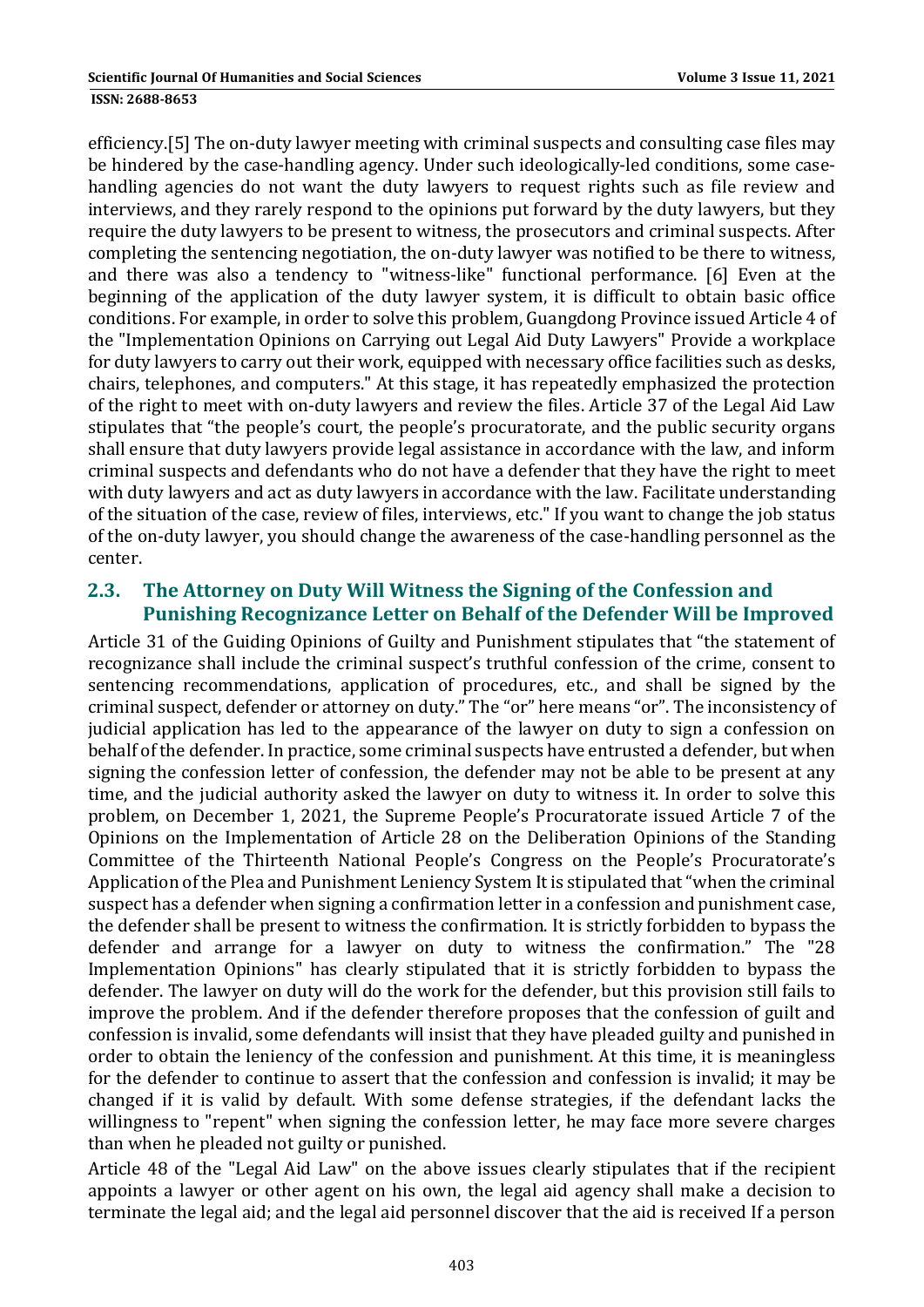has seven conditions other than the above, he should report to the legal aid agency in a timely manner. That is to say, in confession and punishment cases, criminal suspects who have entrusted a defender are not eligible for legal aid. Since then, there will probably no longer be cases where the on-duty lawyer will witness on behalf of the defender when signing the confession of guilt and punishment.

## **3. Clarification of the Main Content of the Duty Lawyer System**

According to legal documents such as the Legal Aid Law, Guiding Opinions on Pleading Guilty and Punishment, and Working Methods of Duty Lawyers, the functions of duty lawyers have gradually become clear, and some of the problems that have plagued the practice and academic circles in the past have also been answered. According to the "Legal Aid Law", the target lawyers on duty are criminal suspects and defendants who have no defenders. The duty lawyer system is an integral part of the public legal service system. The "Legal Aid Law" clarifies that duty lawyers do not provide defense services. It is the duty of duty lawyers to provide legal advice, procedural selection suggestions, application for change of compulsory measures, and opinions on case handling for the prosecutor. The relationship between the duty lawyer, the legal aid lawyer and the defender.

#### **3.1. Clarify the Target Lawyer's Help and Legal Help Responsibilities**

According to Article 30 of the "Legal Aid Law", the target lawyers on duty are criminal suspects and defenders who have no defenders in criminal cases. Although other legal documents have successively clearly stated that the recipient should be the subject without a defender, in practice, from the fact that the attorney on duty witnesses the signing of the recognizance, the staff of the judiciary may confuse the duty lawyer in legal aid. Work limits and the requirements for the application of the leniency system of confession and punishment. The duty lawyer is a system designed to protect the voluntariness of the prosecuted person without a defender in pleading guilty and punishing cases and to reduce the inaccuracies that may be brought about by the simplified procedures of pleading guilty and punishing cases, and to protect the rights and justice of the prosecuted party. The defendant who has a defender is not the subject of assistance from the Legal Aid Law and other legal documents related to on-duty lawyers.

Analyzing the contents of the work of duty lawyers in the "Legal Aid Law", "Working Methods of Duty Lawyers", and "Guiding Opinions on Plea and Punishment", it can be divided into general legal assistance and legal assistance for confession and punishment. One is that, according to Article 6 of the "Working Measures for Lawyers on Duty", the content of general legal assistance includes "The lawyer on duty provides the following legal assistance in accordance with the law: (1) Provide legal advice; (2) Provide procedure selection suggestions; (3) Help criminal suspects The defendant applies for changes to compulsory measures;  $(4)$ Provides opinions on the handling of the case; (5) Helps criminal suspects, defendants and their close relatives to apply for legal aid; (6) Other matters stipulated by laws and regulations." Second, related The legal assistance for confessing guilt and punishing is detailed in Article 12 of the Guiding Opinions on Pleading Guilt and Punishment, "The duty lawyer shall provide the following legal assistance to criminal suspects and defendants who plead guilty and punished: (1) Provide legal advice, including informing suspected or charged crimes, Relevant legal provisions, the nature and legal consequences of confessing guilt and punishment; (2) Proposing the application of procedures; (3) Helping to apply for changes in compulsory measures; (4) Providing opinions on the people's procuratorate's determination of crimes and sentencing recommendations; (5) Regarding For case handling, provide opinions to the people's court, people's procuratorate, and public security organs; (6) guide and help criminal suspects, defendants and their close relatives to apply for legal aid; (7) other matters stipulated by laws and regulations." The duty lawyer can also Meeting with the prosecutor, and from the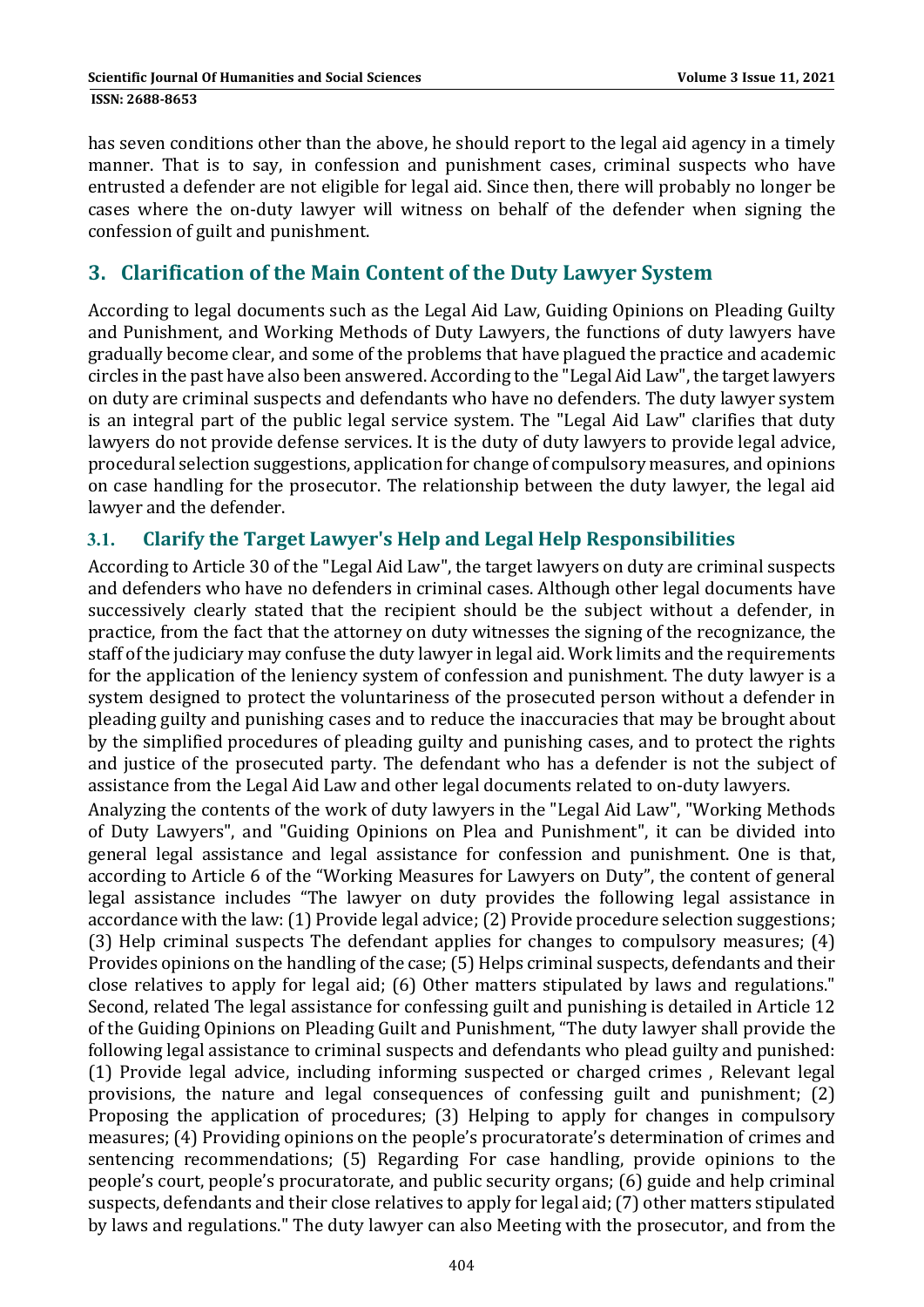day when the People's Procuratorate examines and prosecutes the case, the on-duty lawyer can consult the case file and understand the facts of the case. Combining the duty lawyer's legal assistance duties with the "Legal Aid Law" reveals that the duty lawyer's job responsibilities in criminal cases have a wide range of help objects, comprehensive assistance content, pertinence in confession and punishment cases, and content containing interviews and scoring. Defensive. Putting the system of on-duty lawyers on the problem of solving criminal cases where there is no defender will not only help improve the quality of case handling by judicial organs, but also improve the fairness and voluntariness of guilty pleas and punishment cases.

#### **3.2. Make it Clear that the on‐Duty Lawyer is not a Defender**

In the research on the duty lawyer system, more scholars tend to think that the role of duty lawyer is biased towards the "defender". For example, from the "Guiding Opinions" stipulated in the duty lawyer's right to meet and read the files, these two rights confirm the status of the duty lawyer as a prospective defender.[7] However, if the on-duty lawyer is regarded as a "defender", when the criminal suspect has a defender, it is easy to cause overlap in the functions and scope of work of the on-duty lawyer and the defender, triggering conflicts in the exercise of power between the two.

In the research on the duty lawyer system, more scholars tend to think that the role of duty lawyer is biased towards the "defender". From the perspective of the right to meet and read the file, these two rights confirm duty The status of a lawyer's quasi-defender. It is true that the duty lawyer's rights to read and meet in pleading guilty and punishing cases have the appearance of the rights of some defenders, but there is no entrusted relationship between the duty lawyer and the criminal suspect or defendant, so the first thing that can be determined is that the duty lawyer's professional identity is A lawyer but not a defender. The "quasi-defender" is also a trend that is not reflected in the current laws and regulations. According to the second paragraph of Article 39 of the Legal Aid Law, "criminal suspects and defendants provide legal assistance such as representation and criminal defense through a lawyer on duty. If an application is filed, the on-duty lawyer shall forward the application to the legal aid agency within 24 hours." This means that when the on-duty lawyer is used as a collective job term, it will not be transformed into a defense lawyer in the subsequent litigation procedures, but as an individual the duty lawyer may be transformed into a defender. This provision also corresponds to the specific content "(5) Helping criminal suspects, defendants and their close relatives to apply for legal aid" stipulated in Article 6 Paragraph 1 of Duty Lawyers' Work Regulations. 

In practice, there are examples of on-duty lawyers turning into defenders, and some scholars have proposed to change the names of on-duty lawyers directly to on-duty defenders.[8] This should not be regarded as a direct conversion on the individual level. It can be understood as helping the criminal suspect to submit a criminal defense legal application when the lawyer is on duty as a duty lawyer, and it happens to be when the legal aid agency appoints a defender. This "duty lawyer" defended him.

#### **3.3. Clarify the Connection between Duty Lawyers, Legal Aid Lawyers and Entrusted Lawyers**

The promulgation of the "Legal Aid Law" indirectly clarified the connection between duty lawyers, legal aid lawyers and entrusted lawyers. According to the relevant provisions of the "Legal Aid Law", the lawyer on duty shall forward the application for legal aid, and the legal aid agency shall make a decision on whether to grant legal aid within seven days from the date of receipt of the application. This completes the transition from the legal assistance of the on-duty lawyer to the legal assistance of the designated defender. For criminal suspects and defendants who have previously obtained defense attorneys on duty or legal aid, when they appoint a